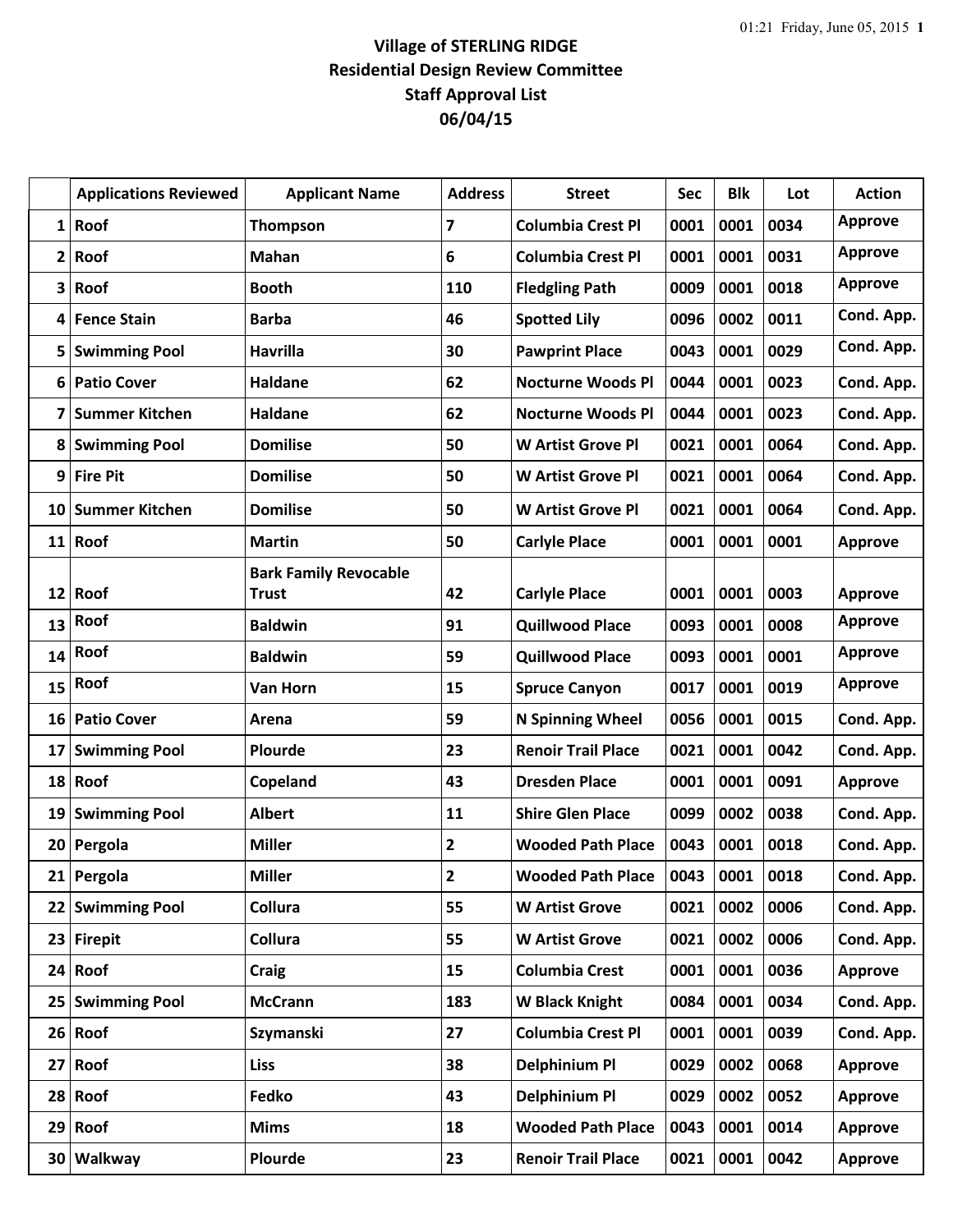## **Village of STERLING RIDGE Residential Design Review Committee Staff Approval List 06/04/15**

| 31              | Roof                  | <b>Bowen</b>    | 3   | <b>Carlyle Place</b>       | 0001 | 0001 | 0014 | <b>Approve</b> |
|-----------------|-----------------------|-----------------|-----|----------------------------|------|------|------|----------------|
|                 | 32 Swimming Pool      | Johnson         | 23  | <b>Claire Point Drive</b>  | 0096 | 0001 | 0006 | Cond. App.     |
| 33              | Generator             | <b>Haley</b>    | 59  | <b>S Almondell Circle</b>  | 0092 | 0003 | 0007 | Cond. App.     |
| 34              | Roof                  | <b>Kurpeil</b>  | 114 | <b>Fledgling Path St</b>   | 0009 | 0001 | 0017 | <b>Approve</b> |
| 35              | <b>Tree Removal</b>   | <b>Tressel</b>  | 31  | <b>Blue Wildflower Pl</b>  | 0095 | 0001 | 0015 | Cond. App.     |
| 36              | <b>Patio Cover</b>    | Fabregat        | 103 | <b>Dulcet Hollow Court</b> | 0007 | 0002 | 0007 | Cond. App.     |
| 37              | <b>Summer Kitchen</b> | Fabregat        | 103 | Dulcet Hollow Court   0007 |      | 0002 | 0007 | Cond. App.     |
| 38              | Walkway               | <b>Fabregat</b> | 103 | Dulcet Hollow Court   0007 |      | 0002 | 0007 | <b>Approve</b> |
| 39              | <b>Swimming Pool</b>  | Rodriguez       | 83  | <b>S French Oaks Place</b> | 0049 | 0002 | 0023 | Cond. App.     |
| 40              | Roof                  | <b>McGary</b>   | 38  | <b>E Ambassador Bend</b>   | 0033 | 0001 | 0029 | <b>Approve</b> |
|                 | 41 Roof               | Chappell        | 26  | <b>Dapple Gray</b>         | 0009 | 0001 | 0039 | <b>Approve</b> |
| 42              | <b>Satellite Dish</b> | Nageishi        | 35  | <b>Golden Orchard Pl</b>   | 0095 | 0001 | 0034 | Cond. App.     |
| 43              | <b>Tree Removal</b>   | Primase         | 14  | <b>Knights Crossing</b>    | 0081 | 0001 | 0027 | Cond. App.     |
| 44              | <b>Pool Barrier</b>   | <b>Bowen</b>    | 6   | <b>Pawprint Place</b>      | 0043 | 0001 | 0035 | Cond. App.     |
| 45              | Walkway               | <b>Cabaras</b>  | 27  | <b>N Longsford Circle</b>  | 0012 | 0002 | 0021 | <b>Approve</b> |
| 46              | Patio                 | <b>Davis</b>    | 54  | Panterra Way               | 0074 | 0001 | 0043 | <b>Approve</b> |
| 47              | Roof                  | Paur            | 31  | <b>Silver Maple Place</b>  | 0003 | 0001 | 0020 | <b>Approve</b> |
| 48              | Roof                  | Lane            | 75  | <b>S Warbler Bend Cir</b>  | 0002 | 0002 | 0006 | <b>Approve</b> |
| 49              | Roof                  | <b>Hester</b>   | 82  | <b>S Regan Mead Cir</b>    | 0029 | 0003 | 0012 | <b>Approve</b> |
| 50              | <b>Flag Pole</b>      | Radley          | 26  | <b>Gilmore Grove Pl</b>    | 0034 | 0002 | 0033 | <b>Approve</b> |
| 51              | <b>Swimming Pool</b>  | <b>Doyle</b>    | 23  | <b>Desert Rose Place</b>   | 0020 | 0001 | 0021 | Cond. App.     |
| 52              | <b>Pool Barrier</b>   | <b>Doyle</b>    | 23  | <b>Desert Rose Place</b>   | 0020 | 0001 | 0021 | Cond. App.     |
| 53 <sub>1</sub> | <b>Swimming Pool</b>  | <b>Evans</b>    | 118 | W Montfair Blvd            | 0074 | 0002 | 0006 | Cond. App.     |
|                 | 54 Roof               | <b>Burlas</b>   | 27  | <b>Silver Maple Place</b>  | 0003 | 0001 | 0019 | <b>Approve</b> |
| 55              | Roof                  | Smith           | 74  | <b>S Warbler Bend Cir</b>  | 0002 | 0001 | 0006 | <b>Approve</b> |
| 56              | Generator             | Leedy           | 92  | <b>Acrewoods Place</b>     | 0043 | 0001 | 0059 | Cond. App.     |
| 57              | Roof                  | <b>Moser</b>    | 6   | <b>Pomerelle Place</b>     | 0061 | 0003 | 0026 | <b>Approve</b> |
| 58              | Generator             | Foust           | 14  | <b>Mercutio Court</b>      | 0054 | 0001 | 0007 | Cond. App.     |
| 59 <sub>1</sub> | <b>Tree Removal</b>   | <b>Stashick</b> | 154 | N Almondell Way            | 0098 | 0002 | 0002 | <b>Approve</b> |
| 60              | <b>Flag Pole</b>      | Soundy          | 233 | <b>Hearthshire Circle</b>  | 0099 | 0002 | 0065 | <b>Approve</b> |
|                 | $61$ Roof             | Lodha           | 10  | <b>Carlyle Place</b>       | 0001 | 0001 | 0011 | <b>Approve</b> |